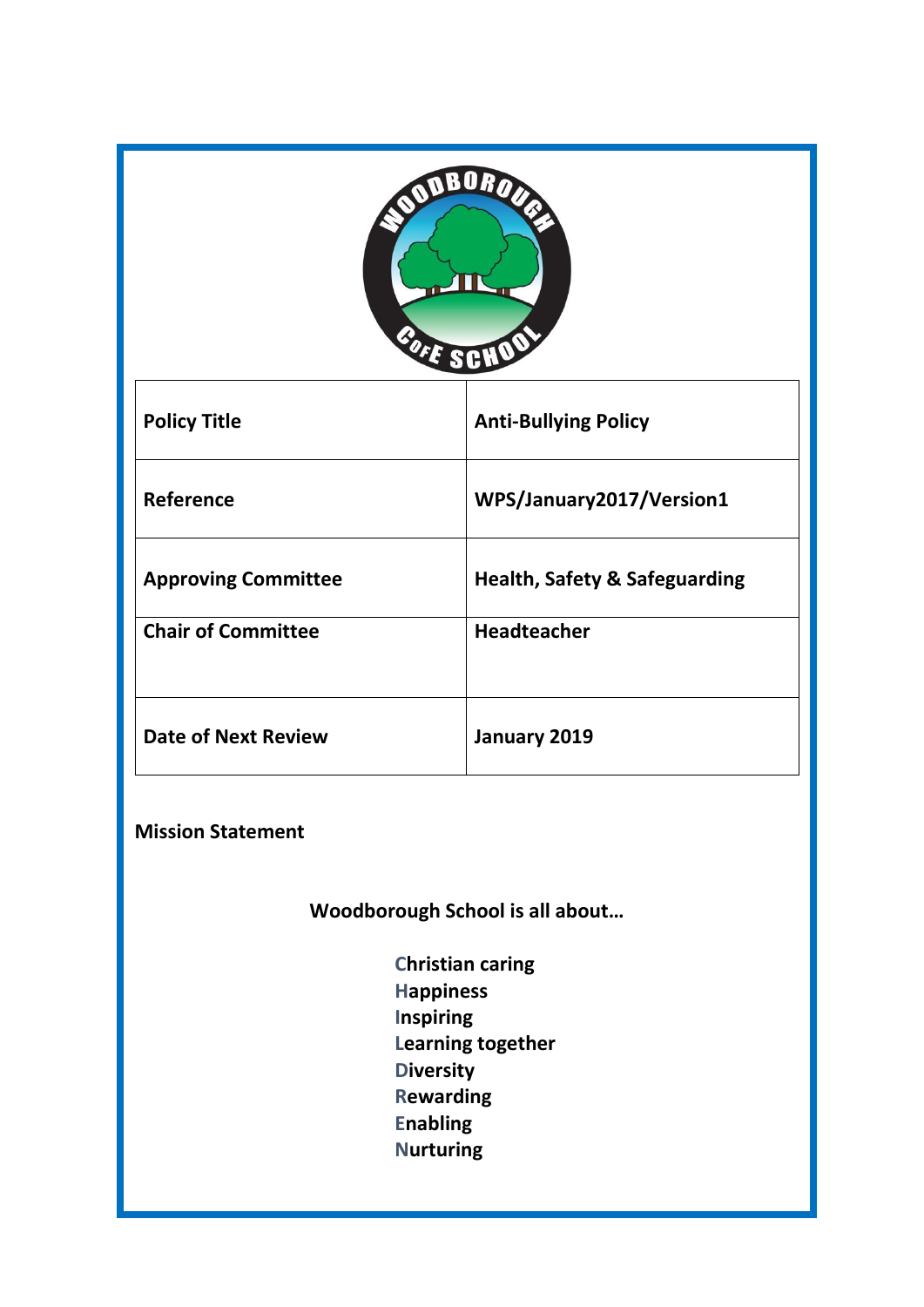This document was written by the Parents & Partnerships Committee and should be considered in conjunction with other school policy documents including: Equal Opportunities, Race, Age and Gender Equality; Health & Safety; Special Educational Needs; Able, Gifted & Talented; Ethos, Behaviour & Discipline; Teaching & Learning; Assessment & Record Keeping; PSHE; and Safeguarding (Child Protection & E-safety).

#### **Introduction**

It is a government requirement that all schools have an anti-bullying policy. Woodborough Church of England Primary School recognises its legal duty under sections 175/157 of the 2002 Education Act to work with other agencies in safeguarding children and protecting them from significant harm. These duties are defined by:

- Working Together to Safeguard Children ( March 2015)
- Keeping Children Safe (DfE September 2016)

**DfE guidance defines bullying as actions that are meant to be hurtful, and which happen on a regular basis.** Bullying can be direct (either physical or verbal), or indirect (for example being ignored or not spoken to). It also includes inappropriate text messaging, emailing and social media sites (cyber-bullying). This policy covers all types of bullying including that which relates to race, religion, sexual orientation, or culture, special educational needs, to appearance or health conditions, or to home circumstances.

#### **Statement Of Intent**

As a Christian school, we believe that everyone should feel wonderful, amazing, loved, valued and unique. We are committed to providing a caring, friendly and safe environment for all of our children and staff so they can learn and work in a relaxed and secure atmosphere. Bullying of any kind is unacceptable at our school. If bullying does occur, all pupils and staff of Woodborough School feel confident to activate the anti-bullying systems in school and be able to tell and know that incidents will be dealt with promptly and effectively.

## **We are a** *TELLING* **school.**

This means that *anyone* who knows that bullying is happening is expected to tell the staff.

#### **What Is Bullying?**

Bullying is behaviour by an individual or group, usually repeated over time,that intentionally hurts an individual or group, either physically or emotionally, so that their safety, confidence and happiness are diminished.

#### **Bullying can be**:

#### **Emotional**

being unfriendly, excluding, tormenting (e.g. hiding books, threatening gestures)

#### **Physical**

pushing, kicking, hitting, punching or any use of violence

#### **Racist**

racial taunts, graffiti, gestures

#### **Sexual**

unwanted physical contact or sexually abusive comments

#### **Homophobic/Biphobic/Transphobic**

focussing on the issue of sexuality and or gender identity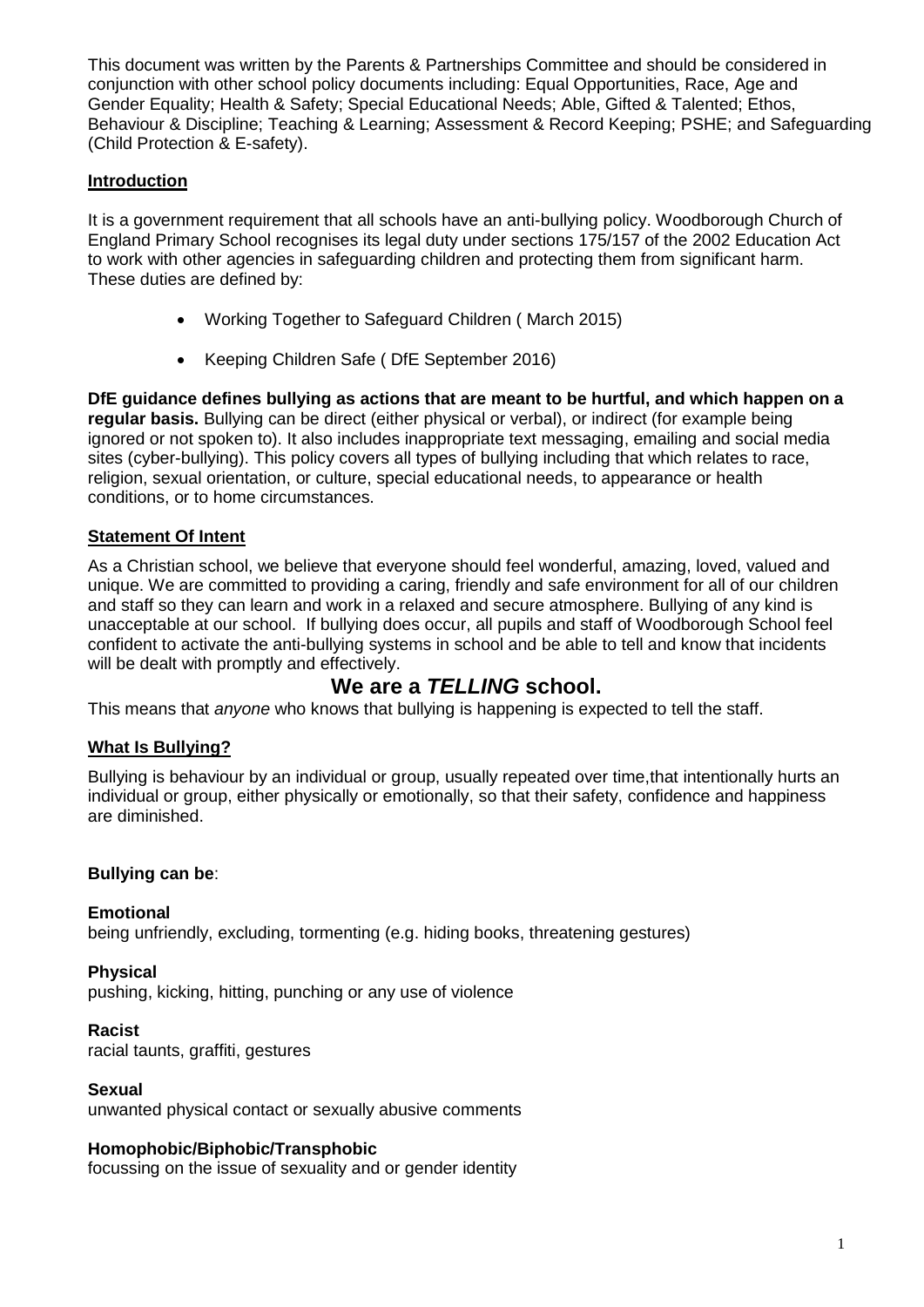#### **Verbal**

name-calling, sarcasm, spreading rumours, teasing

#### **Cyber**

all areas of Internet, such as email & Internet chat room misuse, on social networking sites/gaming, mobile threats by text messaging & calls, misuse of associated technology, i.e. camera & video **facilities** 

#### **Disability**

targeting children who have special educational needs or disabilities

#### **Based on difference**

bullying based on any real or perceived difference

#### **BUT it is not bullying when two children of roughly the same age and strength have the occasional fight or quarrel.**

#### **Why Is It Important To Respond To Bullying?**

Bullying hurts. No one deserves to be a victim of bullying. Everybody has the right to be treated with respect. Pupils and staff who are bullying need to learn different ways of behaving.

#### **We have a responsibility and will respond promptly and effectively to issues of bullying.**

#### **Aims Of This Policy**

- All governors, teaching and non-teaching staff, pupils and parents should have an understanding of what bullying is.
- All governors and teaching and non-teaching staff should know what the school policy is on bullying, and follow it when bullying is reported.
- All pupils and parents should know what the school policy is on bullying, and what they should do if bullying arises.
- As a school we take bullying seriously. Pupils and parents should be assured that they will be supported when bullying is reported.

#### **Signs And Symptoms**

A child may indicate by signs or behaviour that he or she is being bullied. Adults should be aware of these possible signs and that they should investigate if a child:

- Is frightened of walking to or from school
- Doesn't want to go on the school / public bus
- Begs to be driven to school
- Changes their usual routine
- Is unwilling to go to school (school phobic)
- Begins to truant
- Becomes withdrawn anxious, or lacking in confidence
- Starts stammering
- Attempts or threatens suicide or runs away
- Cries themselves to sleep at night or has nightmares
- Feels ill in the morning
- Begins to do poorly in school work
- Comes home with clothes torn or books damaged
- Has possessions which are damaged or " go missing"
- Asks for money or starts stealing money (to pay bully)
- Has dinner or other monies continually "lost"
- Has unexplained cuts or bruises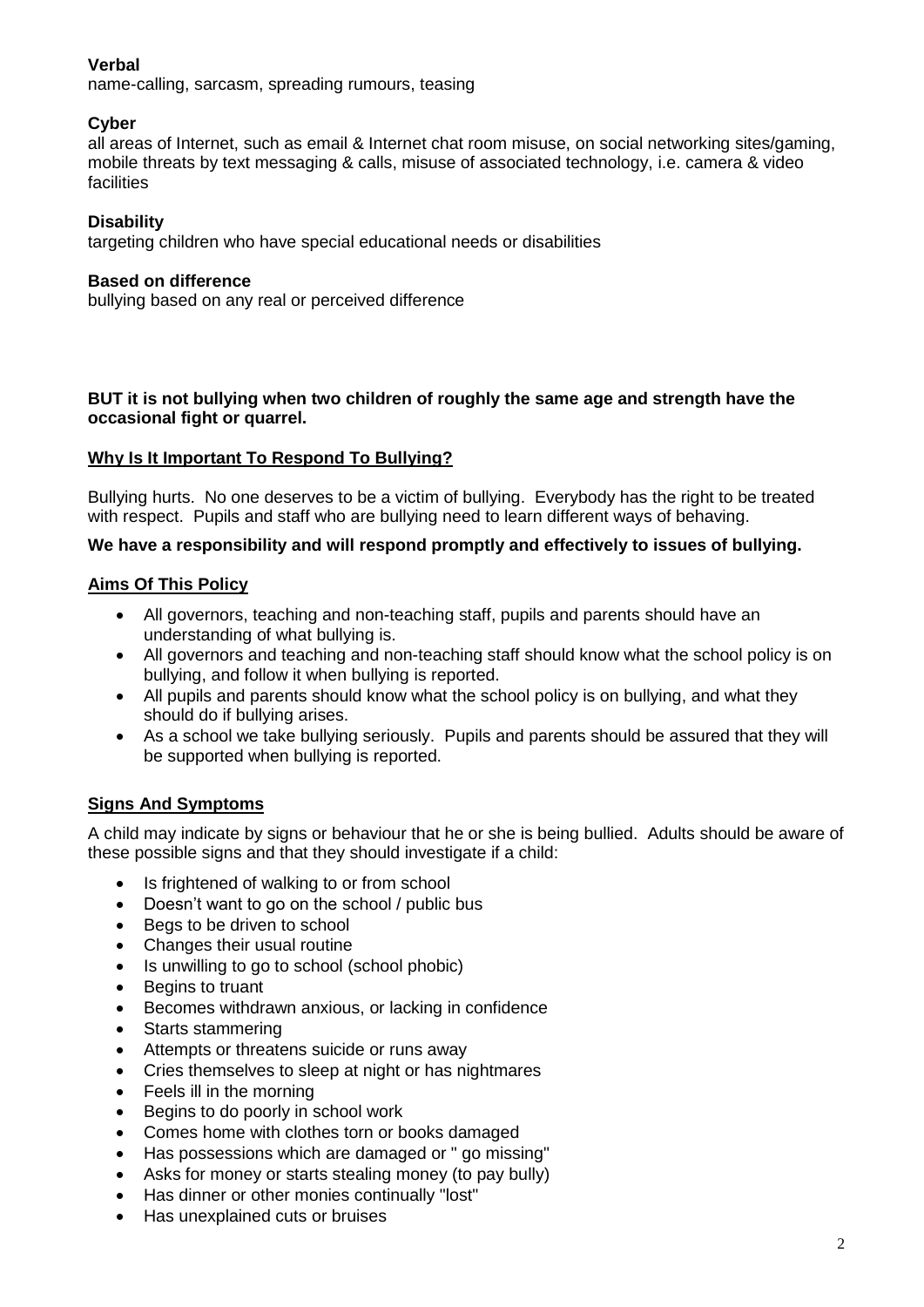- Comes home starving (money / lunch has been stolen)
- Becomes aggressive, disruptive or unreasonable
- Is bullying other children or siblings
- Stops eating
- Is frightened to say what's wrong
- Gives improbable excuses for any of the above
- Is afraid to use the internet or mobile phone
- Is nervous & jumpy when a cyber message is received

These signs and behaviours could indicate other problems, but bullying should be considered a possibility and should be investigated.

#### **Procedures**

- 1. Children / parents report bullying incidents to staff.
- 2. Incidents are thoroughly investigated and recorded as appropriate and necessary.
- 3. In serious cases parents will be informed and will be asked to come in to a meeting to discuss the problem.
- 4. The bullying behaviour or threats of bullying must be investigated and the bullying stopped quickly.
- 5. Assistance will be given to help the bully (bullies) change their behaviour.

#### **Prevention**

We believe that the most effective way to combat bullying is to take a proactive stance, so that all members of our school are aware of their responsibility to create a safe environment. Curriculum time is used to raise awareness of bullying and to develop personal as well as school strategies for dealing with it. Our PSHE scheme Learn 4 Life, includes work on self-esteem, assertiveness, respect for self and others and a line of communication to follow if a child needs to talk to someone. We also include the SEAL scheme (Social and Emotional Aspects of Learning), to promote pupils' emotional health and well being. This has a strong anti-bullying focus that is developmental and age appropriate. Units of teaching and learning are planned to coincide with National Anti- Bullying Week each November. We recognise that while children may be able to respond sensitively to materials that depict bullying it takes time and repeated discussion for them to apply it to their own behaviour.

#### **What Can Children Do If They Are Being Bullied?**

Each term or when incidents occur, class teachers will discuss bullying and what children should do if they are being bullied.

We are a *TELLING* school and anyone being bullied should be encouraged to 'tell' as their prime strategy.

#### **What Do You Do If You Know Someone Is Being Bullied?**

- a) Take action!
	- Watching and doing nothing looks as if you are on the side of the bully. It makes the victim feel more unhappy and on their own.
- b) If you feel you cannot get involved, tell an adult immediately. Teachers will deal with the bully without getting you into trouble.
- c) Do not be, or pretend to be, friends with a bully.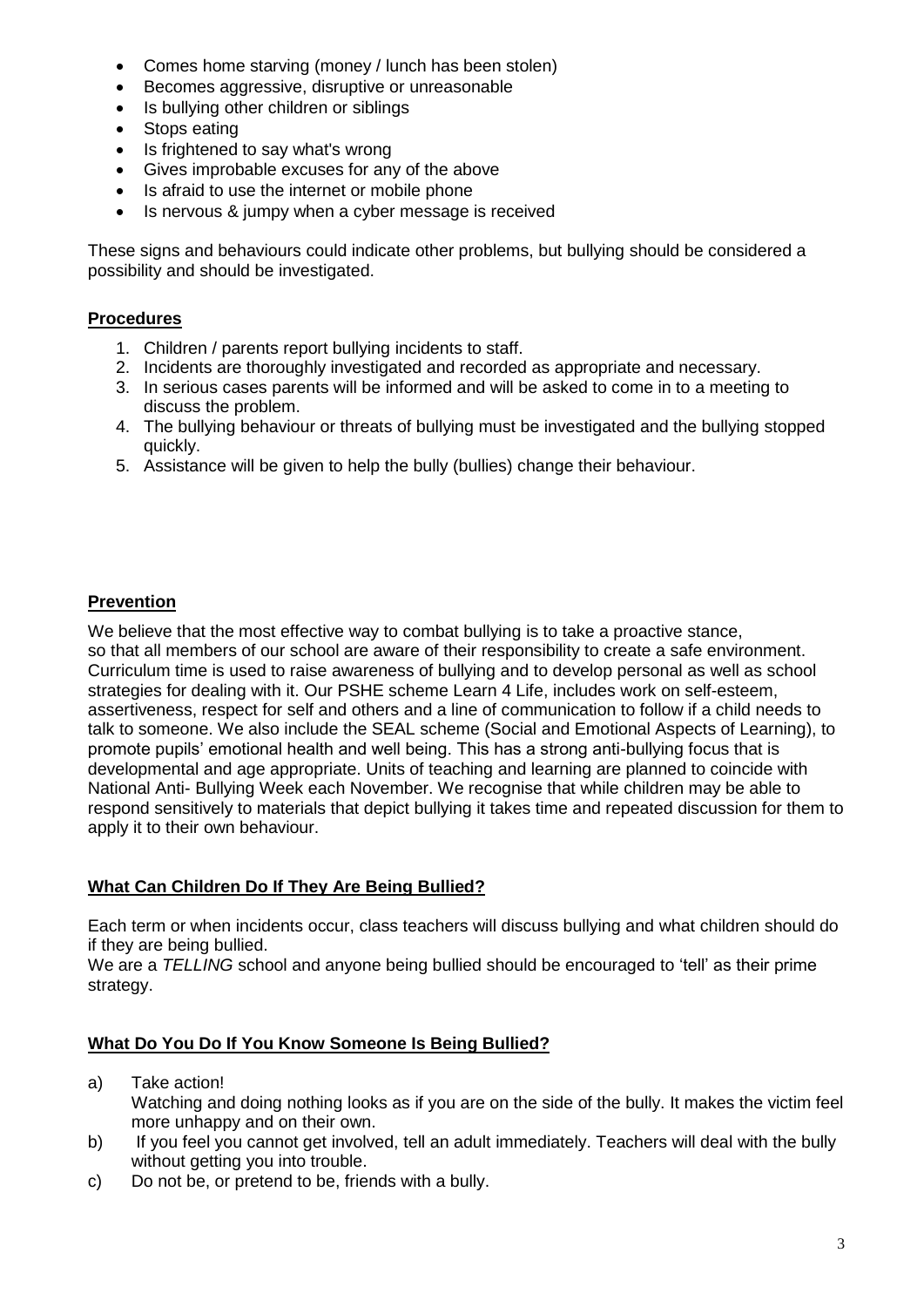## **What To Do If You Are Being Cyberbullied**

Children may not always recognize teasing as bullying. Sometimes they may feel too embarrassed or ashamed to talk to your friends, teachers or parents about it. That is why it's important to talk about online and digital behaviour before children start interacting with others online and with devices. If you or someone you know has been bullied online, here are some steps you can take immediately:

- **Save and print out bullying messages.** If the harassment continues, you will have evidence. This could be important proof to show parents or teachers if the bullying doesn't stop.
- **Sign off the computer.** Ignore the attacks and walk away from the cyberbully.
- Don't respond or retaliate. If you are angry or hurt, you might say things you'll regret later. Cyberbullies often want to get a reaction out of you, so don't let them know their plans have worked.
- **Block the bully.** If you get mean messages through IM or a social-networking site, take the person off your friends list. You also can delete messages from bullies without reading them.
- **Talk to a friend.** When someone makes you feel bad, sometimes it can help to talk the situation over with a friend.
- **Tell a trusted adult.** A trusted adult is someone you believe will listen and who has the skills, desire, and authority to help you. Telling an adult isn't tattling -- it's standing up for yourself.

## **The Role Of Governors**

To monitor the incidents of bullying and regularly review the effectiveness of the school's policy. The governing body will respond within ten working days to any request from a parent to investigate incidents of bullying. In all cases, the governing body notifies the head teacher and asks him/her to conduct an investigation into the case and to report back to a representative of the governing body.

## **The Role Of The Head Teacher**

To implement the school anti-bullying strategy and to ensure that all staff (both teaching and nonteaching) are aware of the school policy and know how to deal with incidents of bullying. To report to the governing body about the effectiveness of the policy.

#### **The Role Of The Teacher**

Support all children in their class and to establish a climate of trust and respect for all. By praising, rewarding and celebrating the success of all children, we aim to prevent incidents of bullying.

## **The Role Of Parents**

Parents have an important part to play in our anti-bullying policy. We ask parents to:

a) Look out for unusual behaviour in your children – for example, they may suddenly not wish to attend school, feel ill regularly, or not complete work to their usual standard.

b) Always take an active role in your child's education. Enquire how their day has gone, who they have spent their time with, etc. If you feel your child may be a victim of bullying behaviour, inform school immediately. Your view will be taken seriously and appropriate action will follow.

d) If a child has bullied your child, please do not approach that child or parent on the playground or involve an older child to deal with the bully. Please inform school immediately.

e) It is important that you advise your child not to fight back because it can make matters worse! f) Tell your child that it is not their fault that they are being bullied.

g) Reinforce the school's policy concerning bullying and make sure your child is not afraid to ask for help.

h) If you know your child is involved in bullying, please discuss the issues with them and inform school. The matter will be dealt with appropriately.

i) Ensure that children are made aware of the difference between bullying and disagreements.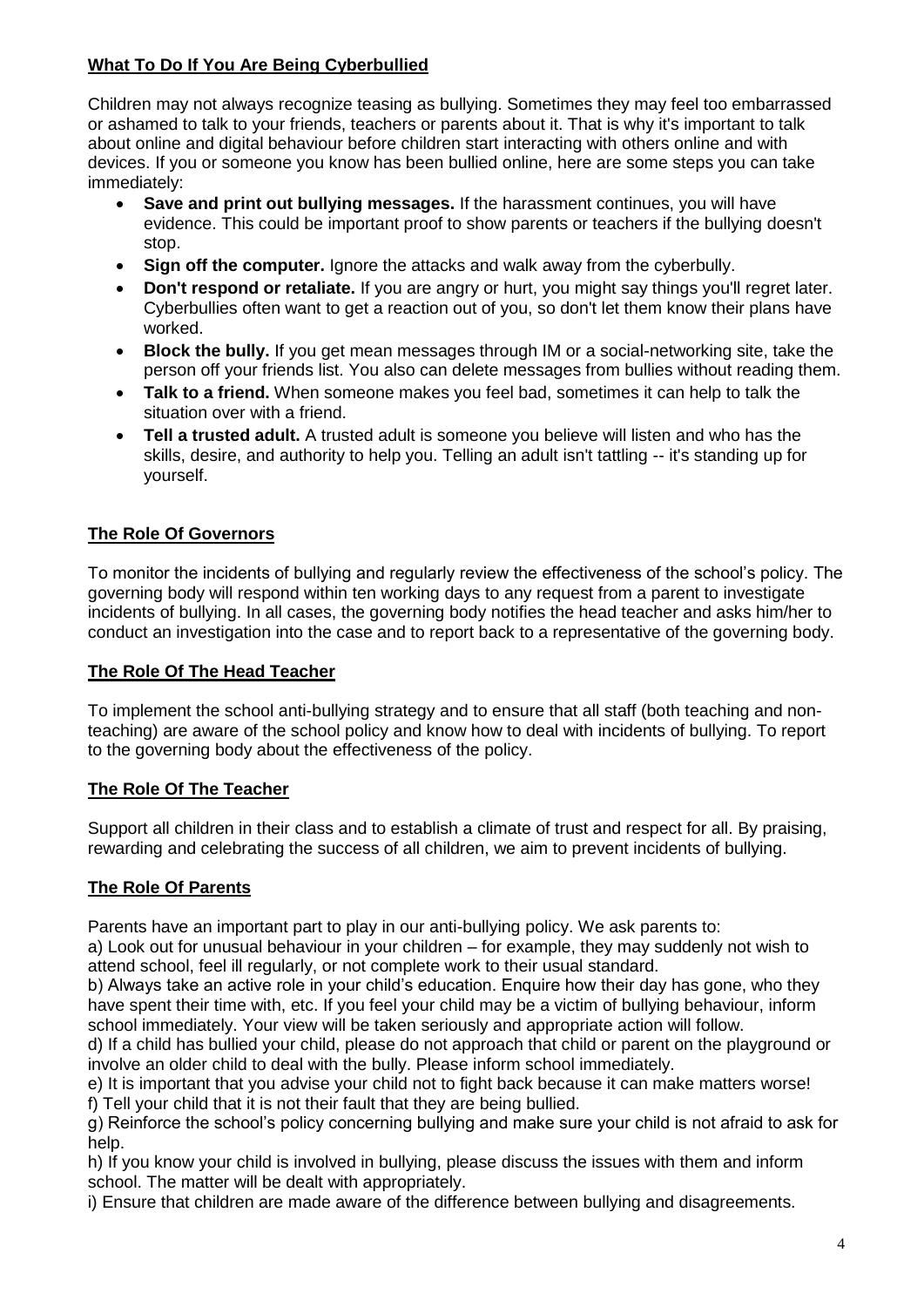**Our ultimate aim is to provide a learning environment free from any threat or fear that will enable us to support the aspirations, achievement and welfare of everyone at Woodborough School.**

\_\_\_\_\_\_\_\_\_\_\_\_\_\_\_\_\_\_\_\_\_\_\_\_\_\_\_\_\_\_\_\_\_\_\_\_\_\_\_\_\_\_\_\_\_\_\_\_\_\_\_\_\_\_\_\_\_\_\_\_\_\_\_\_\_\_\_\_\_\_\_\_\_\_\_\_\_

## **Guidelines for School Staff Strategies For Dealing With Bullying**

The following is a list of actions available to staff depending on the perceived seriousness of the situation. The emphasis is always on a caring, listening approach as bullies are often victims too that is why they bully.

If bullying is suspected we will:

a) Talk to the suspected victim, and any witnesses.

b) Identify the bully and talk about what has happened, to discover why they became involved. Make it clear that bullying is not tolerated at Woodborough School.

c) If the bully owns up then sanctions procedures outlined in the Behaviour Policy will be followed. d) Incidents of bullying are recorded.

e) If the suspected bully does not own up, investigate further. If it is clear that they are lying, continue with the procedure.

f) Continue monitoring the situation to ensure no repetition.

We will use KIDSCAPE methods for helping children to prevent bullying. As and when appropriate, these may include:

- writing a set of school rules
- signing a home-school agreement
- writing stories or poems or drawing pictures about bullying
- reading stories about bullying or having them read to a class or assembly
- making up role-plays (or using KIDSCAPE role-plays)
- having discussions about bullying and why it matters
- use of SEAL resources to support national Anti-Bullying Week

#### **Outcomes**

- 1. The bully (bullies) will be asked to genuinely apologise. Other consequences according to the Behaviour Policy may take place.
- 2. In serious cases, suspension or even exclusion will be considered
- 3. If possible, the pupils will be reconciled
- 4. After the incident / incidents have been investigated and dealt with, each case will be monitored to ensure repeated bullying does not take place.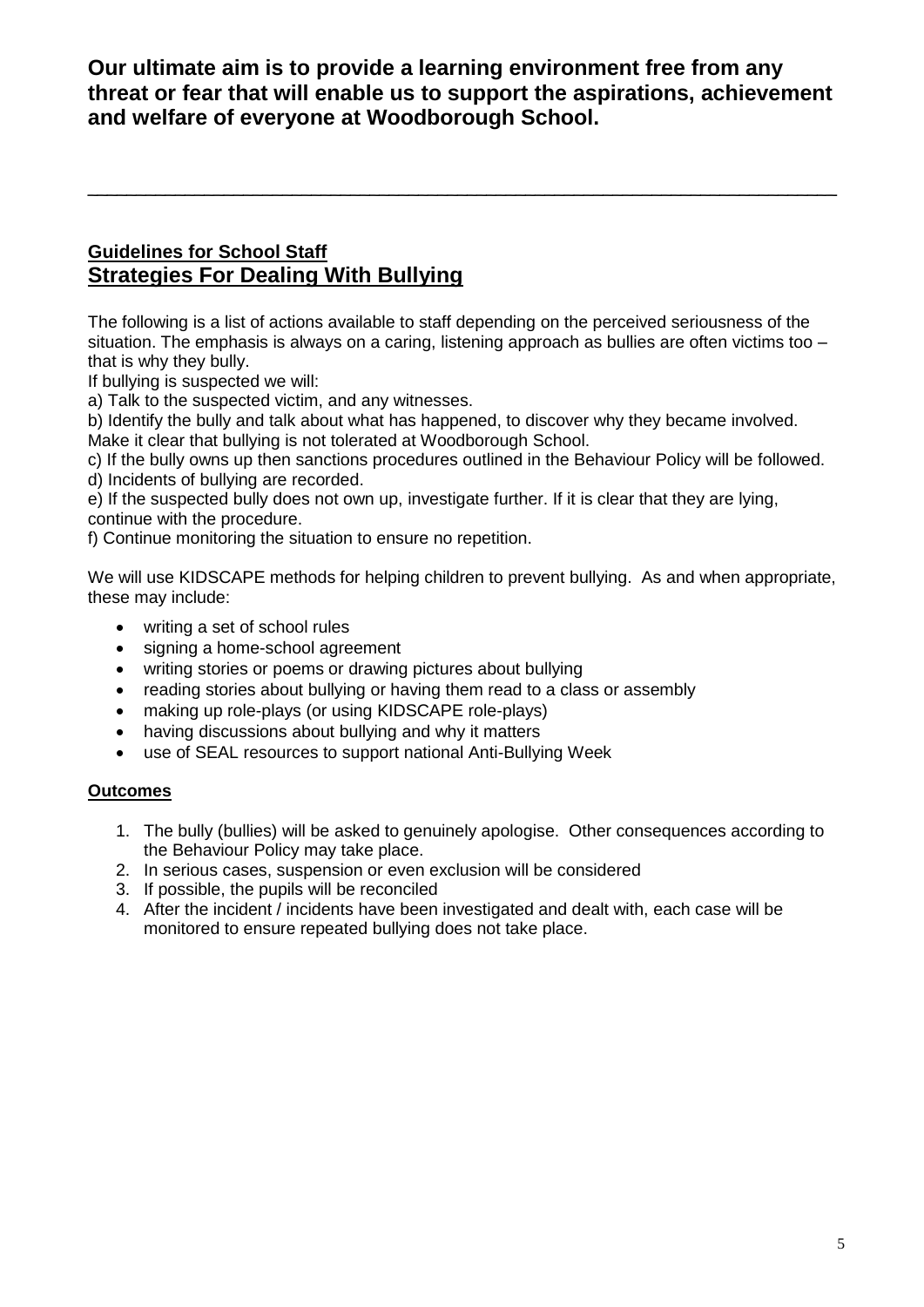## **Appendix A Central Logging Form for bullying incidents of children and young people in schools**

Reported by:

Name and year group of the pupil/s who have been bullied:

Name and year group of the pupil/s who have bullied:

Date of incident/s

Time of incident/s

#### **Indicate type of incident/s – please tick one or more boxes**

| Verbal abuse                                                                    | Isolation (including being<br>ignored or left out)                              | Physical<br>abuse                        |
|---------------------------------------------------------------------------------|---------------------------------------------------------------------------------|------------------------------------------|
| Having personal<br>possessions taken/<br>causing damage to<br>personal property | Cyber bullying (including<br>text messages, emails,<br>social networking sites) | Being<br>forced to<br>hand over<br>money |
| Being forced into<br>something against<br>their will                            | Spreading rumours/ nasty<br>notes                                               | Other<br>(please<br>specify)             |

#### **Brief description of incident/s**

#### **Advice given/ action suggested by person who logged this complaint**

• Have the parents/carers of the pupil/s who were bullied been informed?

• Have the parents/carers of the pupil/s who have bullied been informed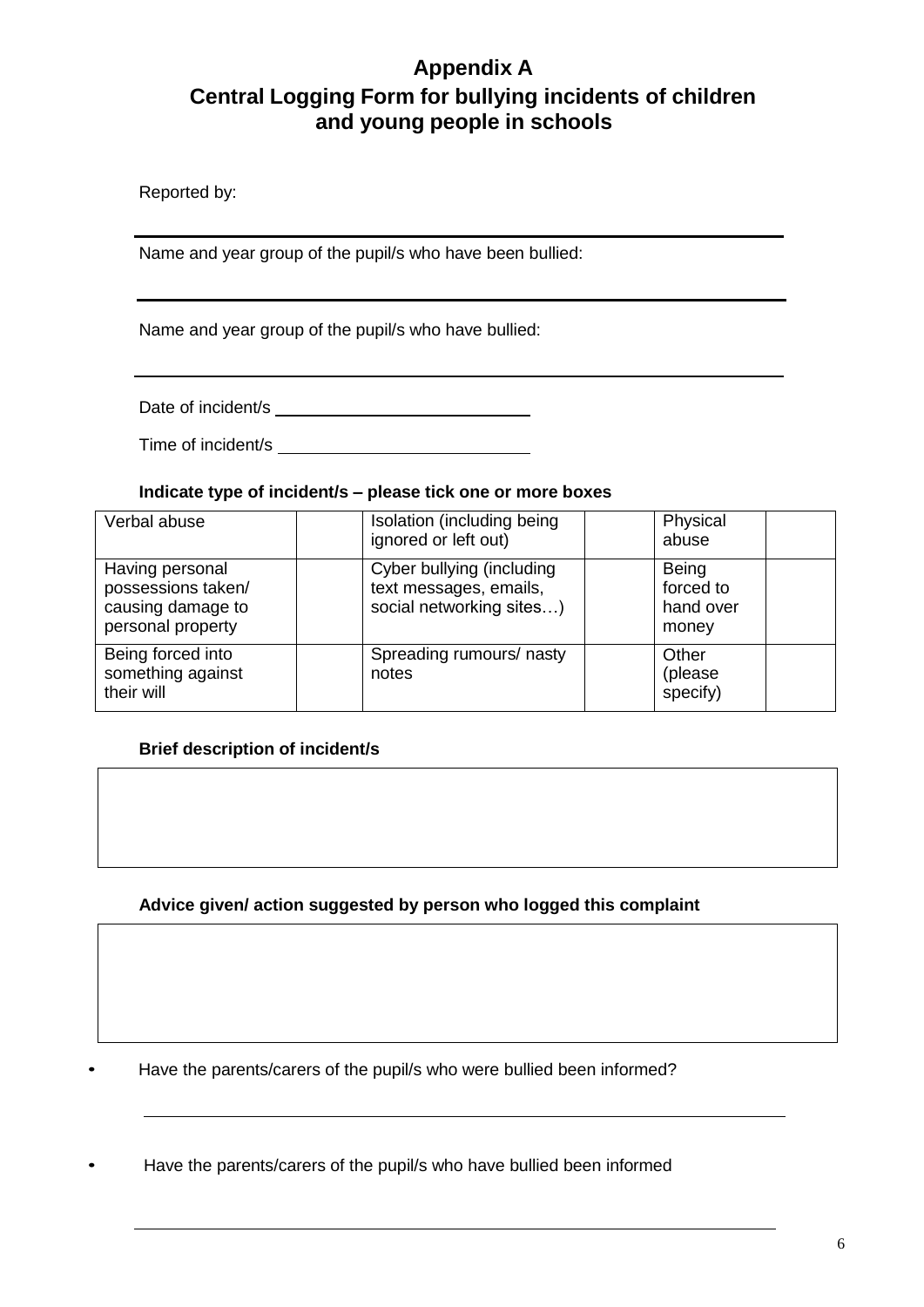## **Appendix B Useful sources of information and support for children and young people and their parents/carers:**

| ask              | Helpline: 08457 585072 or 01380 872915 email: info@askwiltshire.org (a Wiltshire<br>based charity who support parents/carers) www.askwiltshire.org/info-centre                                      |
|------------------|-----------------------------------------------------------------------------------------------------------------------------------------------------------------------------------------------------|
| <b>Childline</b> | Helpline: 0800 1111 (open 24 hours a day - aimed at children who are experiencing bullying<br>problems)                                                                                             |
|                  | For children who are deaf or hard of hearing textphone service:<br>0800 400222 www.childline.org.uk                                                                                                 |
| <b>DirectGov</b> | Information on different types of bullying, what to do about bullying, and information and<br>advice for people who are bullying others and want to stop. www.gov.uk/bullying-at-<br>school/the-law |
| <b>EACH</b>      | EACH has a freephone Actionline for children experiencing homophobic bullying: 0808 1000<br>143. It's open Monday to Friday 10am-5.00pm www.eachaction.org.uk/                                      |
| Kidscape         | Helpline: 020 77303300 (aimed at parents, guardians or concerned relatives or friends of<br>bullied children) www.kidscape.org.uk/                                                                  |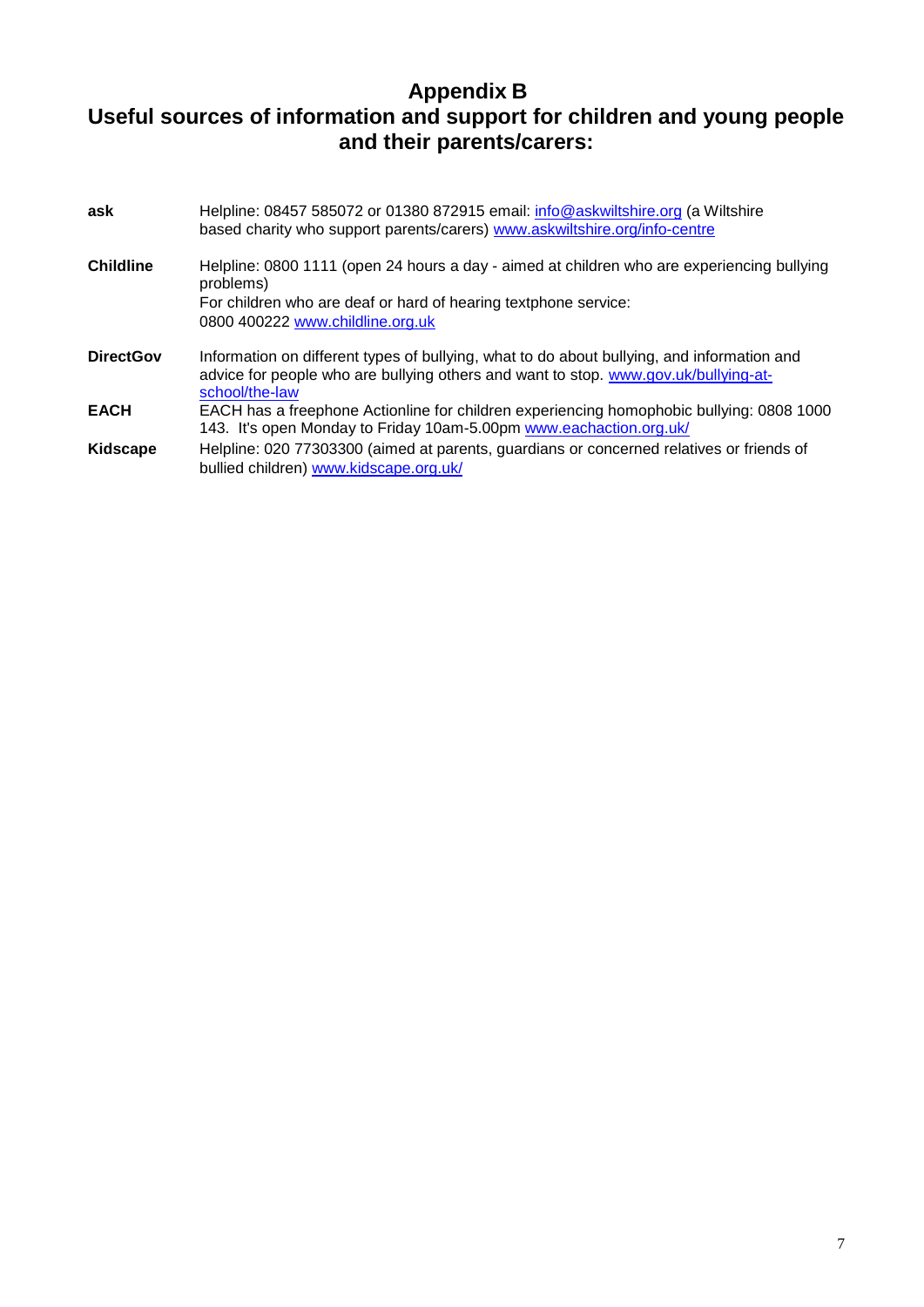# **Appendix C**

## **Useful sources of guidance for schools in preventing and responding to bullying incidents:**

The latest local and national documents relating to addressing bullying in schools can be found on the Wiltshire Healthy Schools website:

<http://www.wiltshirehealthyschools.org/resources/guidance/>

These include:

[www.standuptobullying.co.uk](http://www.standuptobullying.co.uk/)

www.**[anti-bullying](http://www.anti-bullyingalliance.org.uk/)**alliance.**org**.uk

www.**nspcc**[.org.uk](http://www.nspcc.org.uk/)

[www.childline.org.uk/](http://www.childline.org.uk/CyberBullying)**CyberBullying**

[www.kidpower.org](http://www.kidpower.org/)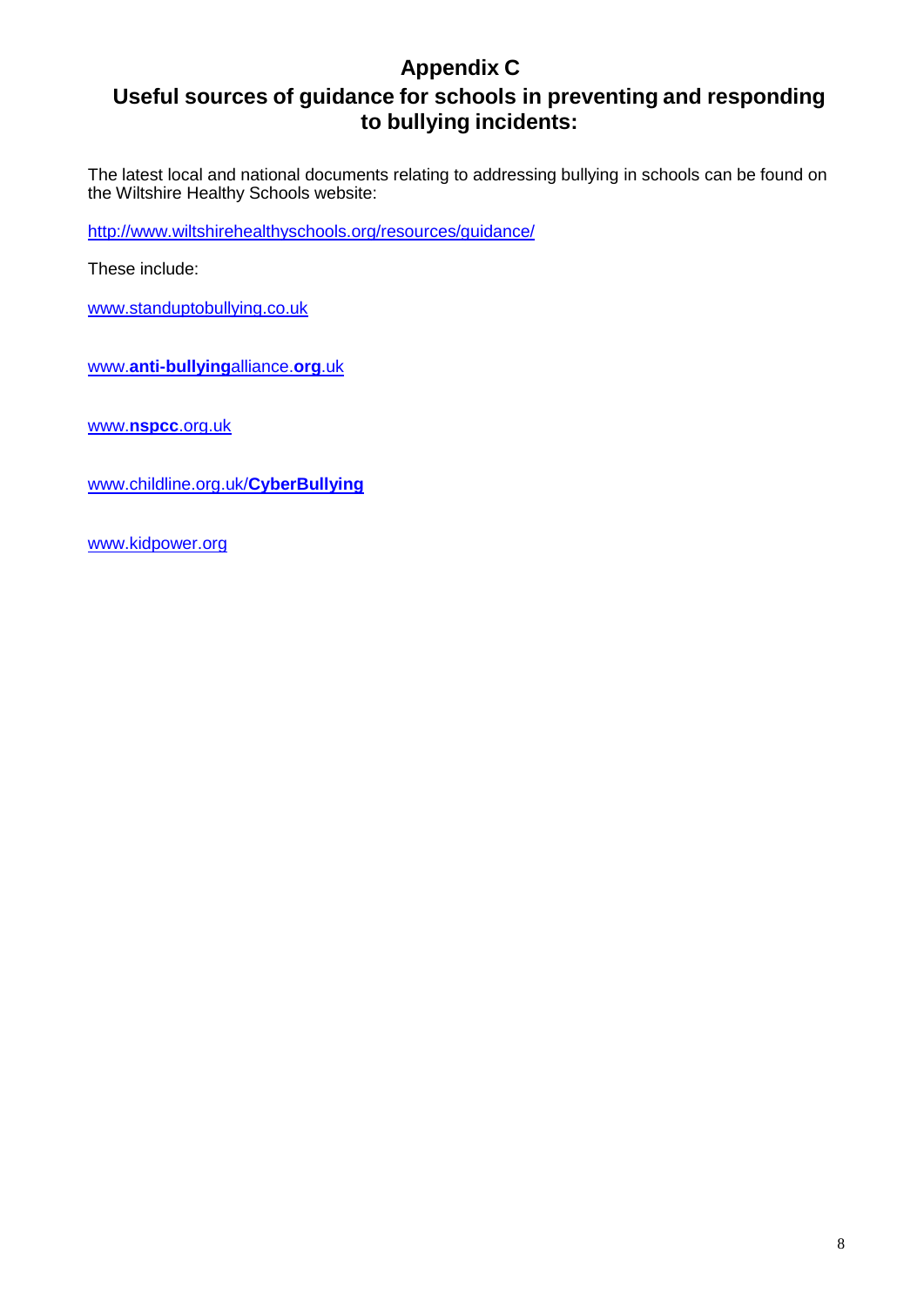# **Appendix D**

[G:\Policies\Child Friendly Anti-Bullying Policy November 2016.pdf](file://wpsadminsrv/Winpool/Policies/Child%20Friendly%20Anti-Bullying%20Policy%20November%202016.pdf)